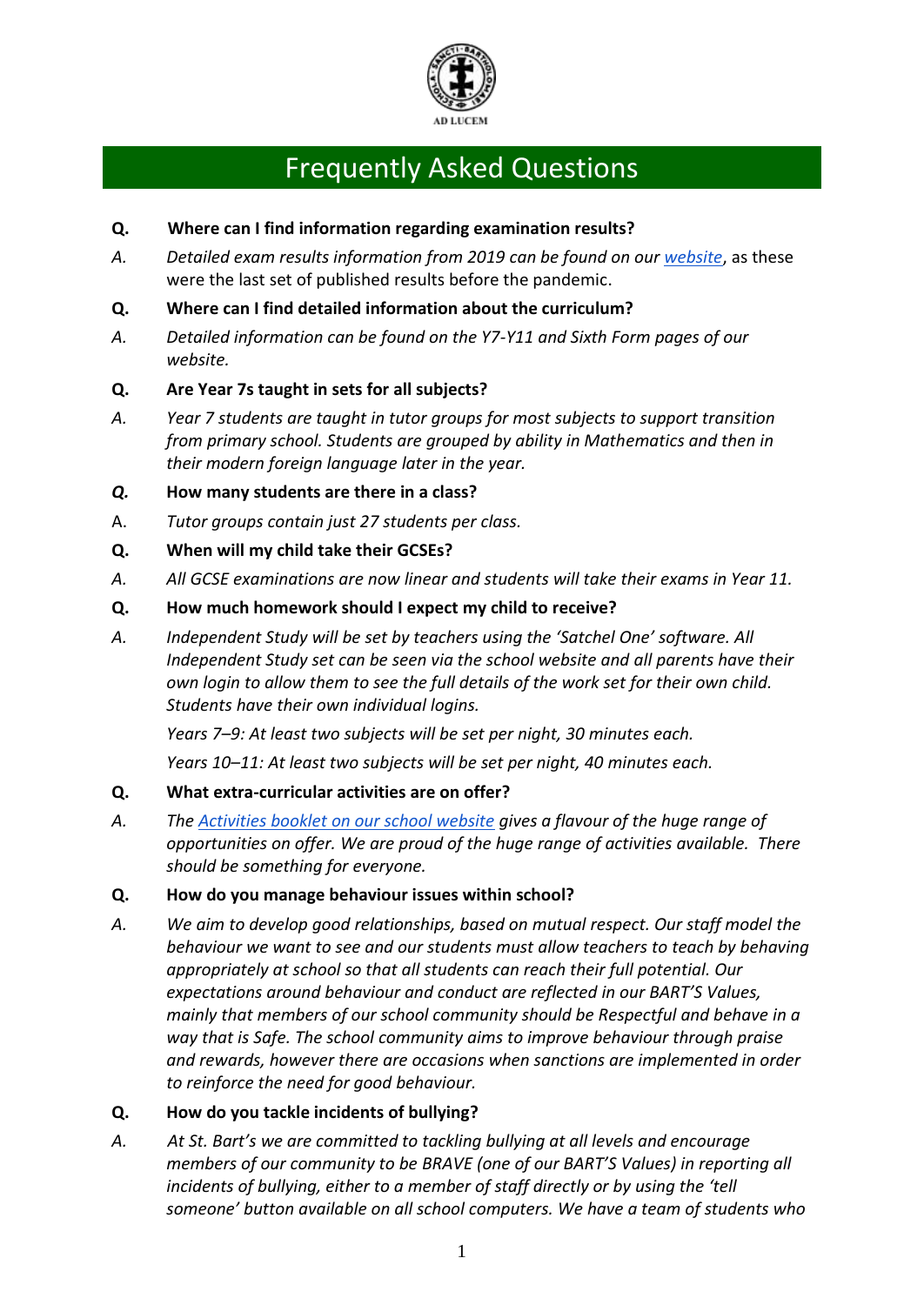*have been trained by the Diana Award as Anti-Bullying Ambassadors. The aim of the Anti-Bullying Ambassador training is to empower students and staff to change the attitudes, behaviours, and cultures of bullying by building skills and confidence to address different situations both on and offline. Throughout our PDP curriculum, we also teach our students about a range of issues linked to anti-bullying.*

## **Q. Are students permitted to bring mobile phones into school?**

*A. Students in Years 7-11 are not expected to use their mobile phones during the school day unless given permission to by a member of staff. Therefore, if parents have a need to contact their child during the school day, they are asked to ring the school directly. We have a well-established and efficient system for getting messages to students, and pastoral support if it is needed. If a child has a medical need and wants to contact home, this contact is made through their House Office, so their safety is ensured.*

*A copy of the school's Mobile Phone Policy can be found on the website under Policies & Reports.*

## **Q. What happens if a child becomes ill or needs medical attention?**

*A. If a child becomes ill or needs medical attention, their House Office will contact home. The First Aiders nominated by the Headteacher are the only members of staff who may administer medicines. This should only occur following discussion with the parents, school agreement and the receipt of written parental permission.*

#### **Q. We live outside of the catchment area. Will we get in?**

- *A. Every year we admit students from outside our catchment area. For the current academic year, 59 students out of catchment were awarded a place.*
- **Q. What transport options are available?**
- *A. We encourage healthy lifestyles and efforts to minimize carbon emissions. The majority of our students walk to school. Cycling is also encouraged and there are secure cycle racks on site. The only dedicated school bus service operates from Woolton Hill for eligible students living in Hampshire, which is run by Hampshire County Council.*

#### **Q. How do we apply for a place at St Bartholomew's School?**

*A. In line with the West Berkshire Co-ordinated Admission Scheme, when applying for a school place residents of West Berkshire must use the relevant application form available on the West Berkshire website: [www.westberks.gov.uk.](http://www.westberks.gov.uk/) This website contains information and advice on making an application for a place at St Bartholomew's School.*

*If joining directly from primary school and applying for a place in Year 7, the online application process can be used. This can be accessed via www.westberks.gov.uk. Alternatively, an application form can be completed and emailed or printed and sent by post to the local authority.*

*Applications for students who are not coming directly from primary school, should be made on the application form available as a download from [www.westberks.gov.uk.](http://www.westberks.gov.uk/) This should be completed and emailed or printed and sent by post to the local authority. Contact details for the Admissions Office at West Berkshire Local Authority are as follows: Email: admissions@westberks.gov.uk Telephone: 01635 551111*

*If you are not a resident of West Berkshire, please contact West Berkshire at:* <https://info.westberks.gov.uk/secondaryadmissions>